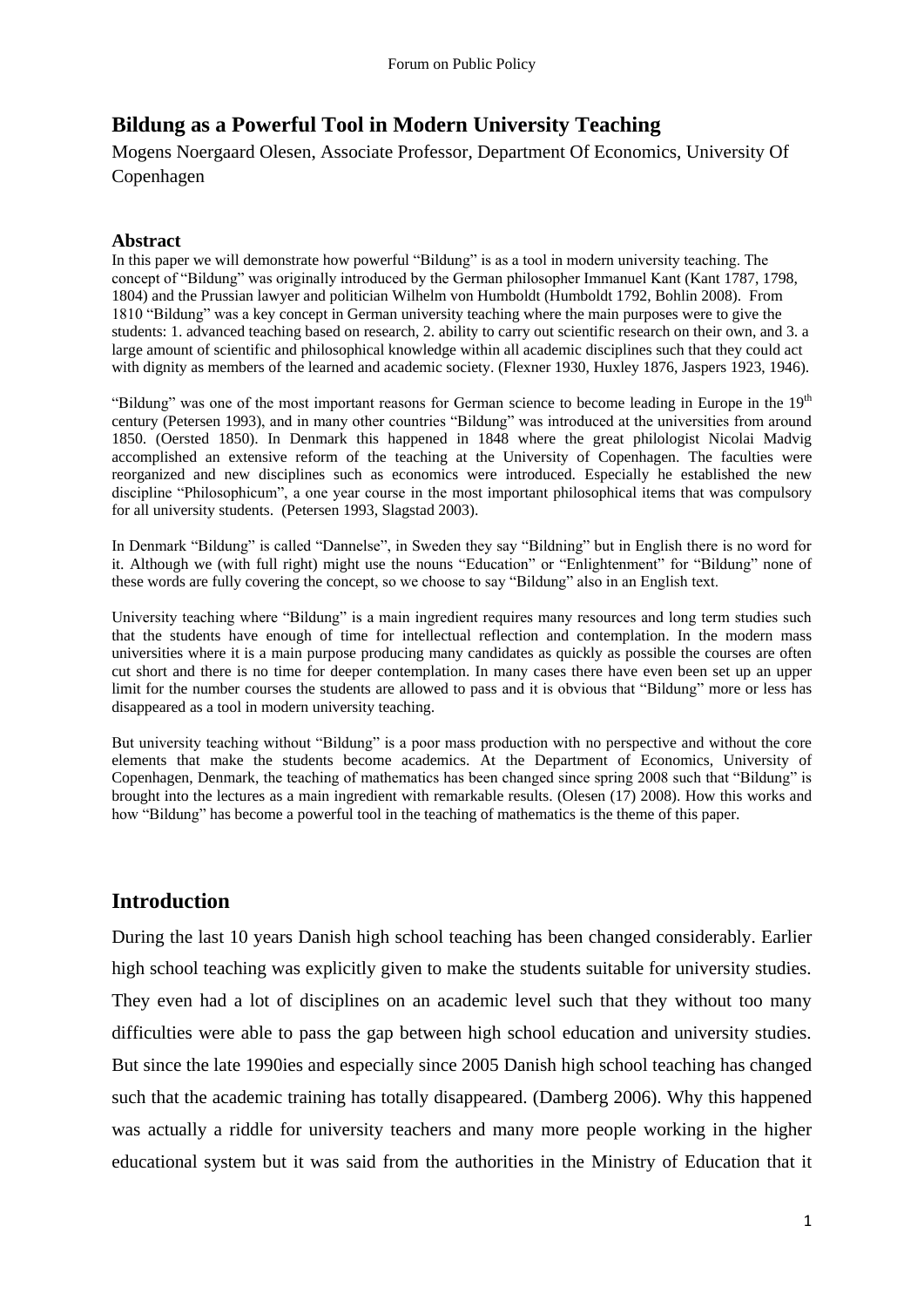was necessary to modernize high school teaching. Why this modernization should imply a disastrous decrease in the level of teaching in all subjects was rather surprising and never explained.

The consequences of the new high school teaching (here and in the following called "reform" teaching‖) were dramatic. When the students graduated from high school they didn't know anything about mathematical thinking, mathematical proofs, mathematics as a scientific discipline, scientific history, and even nothing about the most elementary mathematics such as reduction and calculation with fractions. Also within other disciplines the same pattern was seen. In physics, for example, electromagnetism, ideal gasses or simple atomic theory are no longer included in the syllabus, and they can't use a semi-logarithmic coordinate system to describe a radioactive decay. (Olesen (16) 2008).

So what do they actually learn? In mathematics they play with advanced graphical calculators but this is of no use if you don't know the basic mathematical concepts and definitions, and if you don't even know the arithmetical rules it is absolutely impossible to handle an advanced calculator correctly, so this is a bad pedagogical way of teaching. Therefore we can say that the students practically know nothing about mathematics when they are matriculated at the universities and the gap between high school level and university teaching has become very large.

It is clear that Danish university teaching is very much influenced of this dramatic change in high school education and of course it is impossible to continue traditional university teaching as if nothing has happened. In this paper we will examine this problem carefully and we will show how powerful "Bildung" can be as a new pedagogical tool in modern university teaching.

First we will look at the poor mathematical prerequisites the students have when they come to the university and then we will follow two different groups of first year students at the University of Copenhagen: 1. a group of students from The Faculty of Pharmaceutical Sciences having a traditional undergraduate course of mathematics, and 2. a group of students from The Department of Economics having a similar course of mathematics but here with a large amount of "Bildung" integrated in the lectures. The difference between the examination results of these two groups turned out to be enormous and remarkable (Olesen (18, 19) 2009),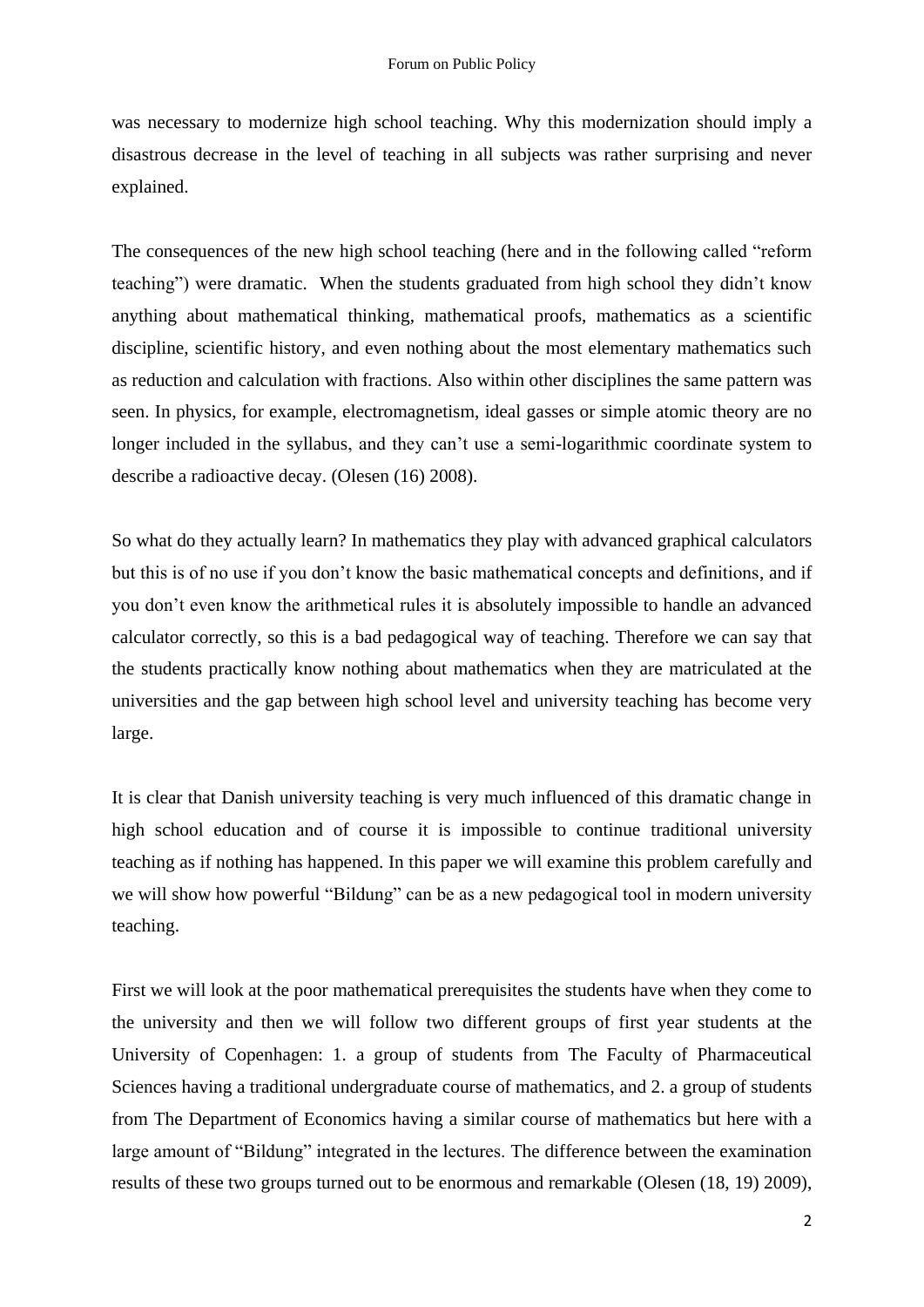and there is no doubt that "Bildung" must be brought back into university teaching if we still want to educate candidates having a great amount of scientific knowledge and understanding on a high academic level.

### **Testing the Students' Mathematical Prerequisites**

All first year students are matriculated at The University of Copenhagen on September 1 every year. To examine the students' mathematical prerequisites from their high school learning they were strongly urged to participate in a special test. Unfortunately the test was optional but so many students from both The Department of Economics and The Faculty of Pharmaceutical Sciences participated (62.5 per cent) such that the results from the tests could be considered being significant.

The test for the students of economics consisted of 21 different problems concerning fractions (both with numbers and algebraic terms and symbols), solutions of simple equations of first and second order, special functions (logarithms and exponentials), finding derivatives and anti-derivatives of simple functions and constructing a simple mathematical model of a given phenomenon described in words. The test for the students in pharmacy consisted of 20 problems within the same issues. (Olesen (16) 2008).

The duration of the two tests was 2 hours and the students were not allowed to use any electronic calculators, computers nor any kind of textbooks.

116 students from The Department of Economics participated in the test and if all problems were correctly solved it was possible to score 130 points. Assessing the solutions the students could obtain the following "marks": very bad  $(0 - 25 \text{ points})$ , bad  $(26 - 50 \text{ points})$ , middle  $(51 - 75 \text{ points})$ , good  $(76 - 100 \text{ points})$ , excellent  $(101 - 115 \text{ points})$ , and outstanding  $(116 - 115 \text{ points})$ 130 points).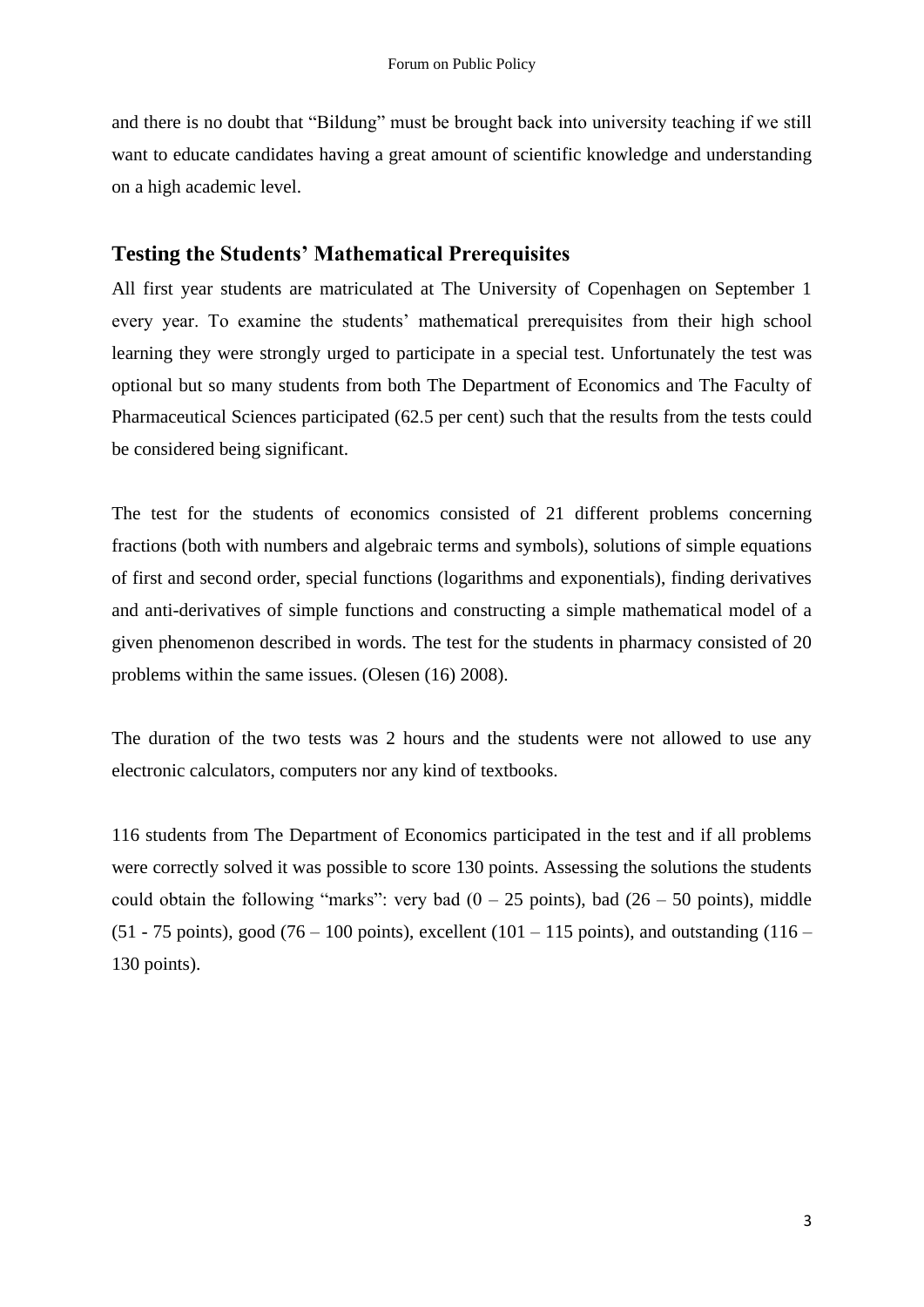\_\_\_\_\_\_\_\_\_\_\_\_\_\_\_\_\_\_\_\_\_\_\_\_\_\_\_\_\_\_\_\_\_\_\_\_\_\_\_\_\_\_\_\_\_\_\_\_\_\_\_\_\_\_\_\_\_\_\_\_\_\_\_\_\_\_\_\_\_\_\_\_\_

| Mark       | Interval                       | Number of students | Percentage of students |
|------------|--------------------------------|--------------------|------------------------|
| Very bad   | $0-25$ points                  | 32                 | 27.59                  |
| <b>Bad</b> | $26 - 50$ points               | 64                 | 55.17                  |
| Middle     | $51 - 75$ points               | 15                 | 12.93                  |
| Good       | $76 - 100$ points              | 4                  | 3.45                   |
| Excellent  | $101 - 115$ points             |                    | 0.86                   |
|            | Outstanding $116 - 130$ points | $\overline{0}$     | 0.00                   |

The following table shows the results of the test:

We notice that 96 or 82.76 per cent of the students were not able to score more than 50 points which is absolutely unacceptable. In fact they had no mathematical knowledge that was sufficient to start studying economics. And only 5 students or 4.31 per cent had solved the test better than middle.

Let us now turn our attention to the test given to the students at The Faculty of Pharmaceutical Sciences. This test was very similar to the test mentioned above (the same mathematical issues) but there were only 20 problems to be solved. This reduction was decided by leader of the study board. (Olesen (16) 2008).

86 students studying pharmacy participated in the test and if all problems were solved correctly it was possible to score 104 points. Assessing the solutions these students could also obtain the following "marks" but with slightly different intervals: very bad  $(0 - 25 \text{ points})$ , bad (26 – 50 points), middle (51 - 70 points), good (71 – 85 points), excellent (86 – 95 points), and outstanding (96 – 104 points).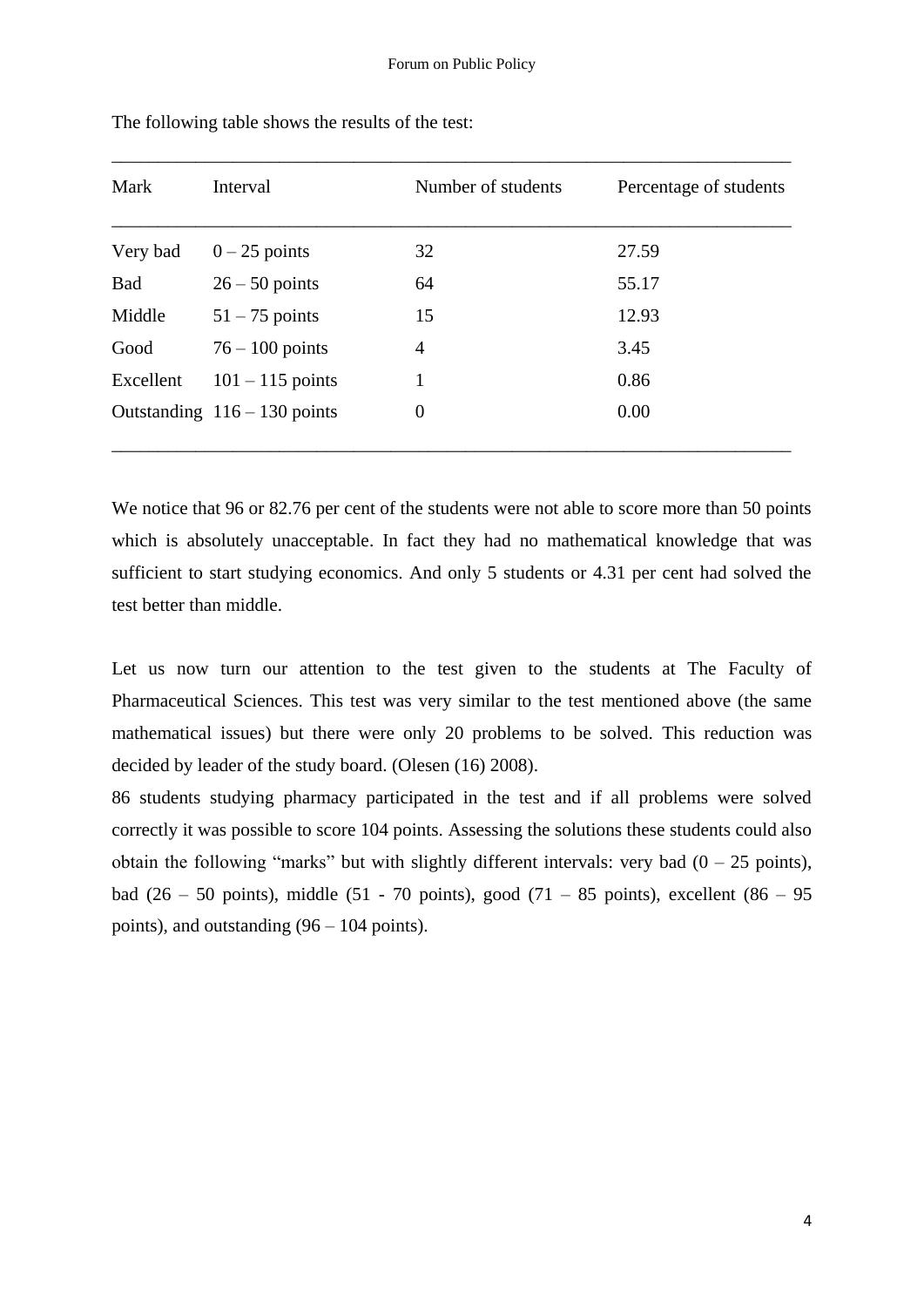\_\_\_\_\_\_\_\_\_\_\_\_\_\_\_\_\_\_\_\_\_\_\_\_\_\_\_\_\_\_\_\_\_\_\_\_\_\_\_\_\_\_\_\_\_\_\_\_\_\_\_\_\_\_\_\_\_\_\_\_\_\_\_\_\_\_\_\_\_\_\_\_\_

| Mark       | Interval                      | Number of students | Percentage of students |
|------------|-------------------------------|--------------------|------------------------|
| Very bad   | $0-25$ points                 | 45                 | 52.33                  |
| <b>Bad</b> | $26 - 50$ points              | 30                 | 34.88                  |
| Middle     | $51 - 70$ points              | 10                 | 11.63                  |
| Good       | $71 - 85$ points              | $\theta$           | 0.00                   |
| Excellent  | $86 - 95$ points              | 1                  | 1.16                   |
|            | Outstanding $96 - 104$ points | $\theta$           | 0.00                   |

The following table shows the results of the test:

This result was also terrible. 75 students or 87.21 per cent could not obtain more than 50 points and only one student had a score better than "middle". Indeed this was also absolutely unacceptable and in both cases one might say that more than 80 percent (or 4 of each 5 students) actually were not qualified to start their university studies. They had such a poor knowledge of elementary mathematics and simple logical reasoning that in fact they knew nothing. This was indeed an unveiling proof of the bad high school teaching in mathematics (the "reform teaching") given in Denmark especially after 2005. (Damberg 2006, Olesen (16) 2008).

Analyzing the students' solutions of these two tests it was obvious that they were not able to construct a simple mathematical model, they were not able to solve very simple differential equations using integration, and they were not able to find anti-derivatives. But also we saw that most of them couldn't handle common fractions and that was really surprising. (Olesen (16) 2008).

Confronted with the terrible results from the two tests the leading authority of high school mathematics in the Danish Ministry of Education denied that this could be a problem for the first year university teaching and he advised not to concentrate so much on the students' mathematical capability. This really was a total defeat for the "reform teaching" but - and that was a much worse disaster - there was no intention from anybody in The Ministry of Education or among the Danish politicians to change anything or to realize that the high school teaching didn't work at all.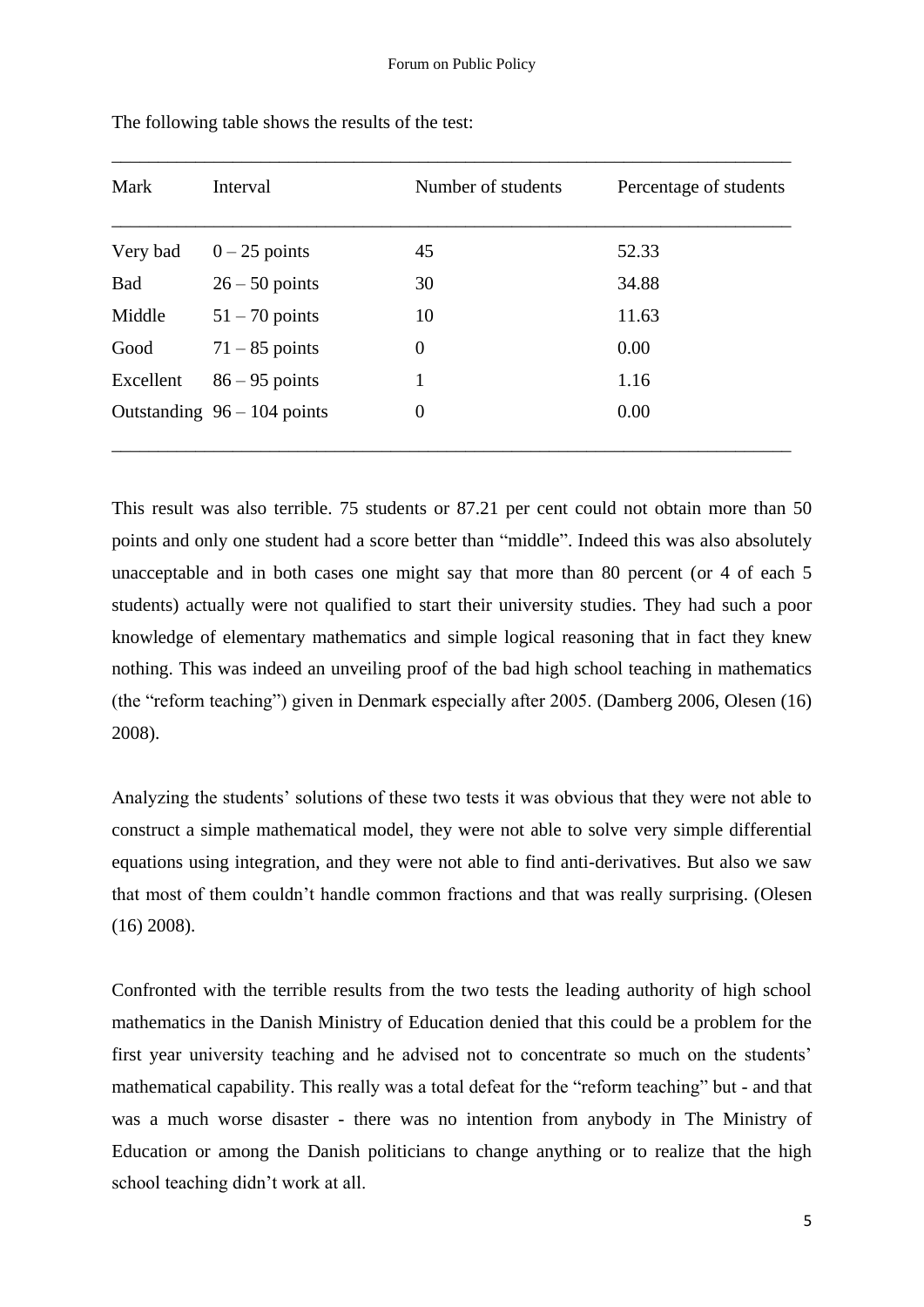The study boards at the Faculty of Pharmaceutical Sciences and at The Department of Economics reacted quite differently. At The Faculty of Pharmaceutical Sciences it was decided to teach the students in exactly the same way as usual. There were not enough resources it was said, to give more lectures or classes and the students just had to work harder. But since they were not trained doing studies on their own this certainly would turn out not being a success. Looking at the rate of failure for first year exams of mathematics at The Faculty of Pharmaceutical Sciences a dramatic development had taken place since 2004. The rate was increasing each year which is shown in the next table (Olesen (18) 2009):

| Year            | 2004 | 2005 | 2006 | 2007 | 2008 |
|-----------------|------|------|------|------|------|
| Rate of failure | 19.7 | 20.8 | 24.4 | 25.5 | 34.1 |

At The Department of Economics a similar development was seen with still increasing rates of failure. (Olesen (14) 2007, (15) 2008 (17) 2008). But instead of doing nothing new the lectures were enlarged with 50 per cent and the classes were structured in a very special way with a lot of group work. Furthermore 4 evening sessions each lasting 3 hours were introduced where the students under professional guidance could work concentrated with more complicated mathematical problems and with more or less advanced mathematical modeling. But the most important thing was that mathematical "Bildung" should play a central role in the lectures such that the students might experience that mathematics is not only a practical tool but rather a philosophical science with great importance for our way of thinking and describing phenomena both in the physical world and in society. So the cultural and philosophical aspects of mathematics were considered as important as the practical aspect of solving problems. (Olesen (17) 2008).

### **Introducing Mathematical Bildung**

The main question was how to introduce mathematical "Bildung" to first year university students who had never been confronted with simple mathematical reasoning and deduction, who had never heard about the axiomatic method, who didn't know how to solve elementary problems, and who had no practical knowledge of common mathematical terminology?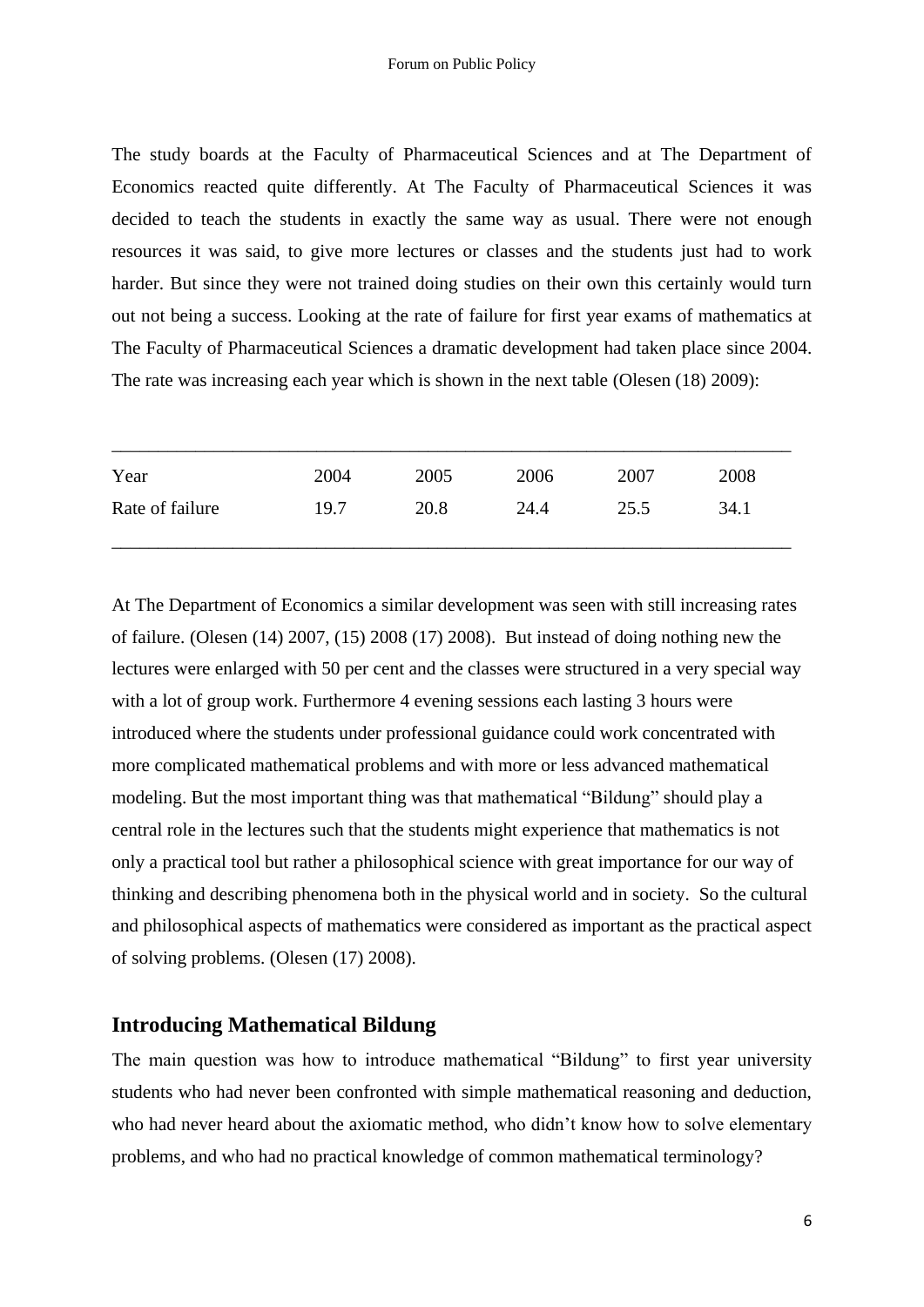The answer of this question was starting the lectures telling the students about mathematical and scientific thoughts in a way they would never had imagined nor expected. Let us call this way of lecturing "the good story". (Olesen  $(13)$  2007).

Therefore the lectures started with the issue "What is mathematics and what is science"? Here the axiomatic method seen in a historical and cultural perspective as an important development of the human mind was immediately introduced and we concentrated about the following items: How did the Greeks in Antiquity create mathematics? What is an axiom? What is a proposition and what is a theorem? How do we use logics and how do we prove a proposition or a theorem only using what we consider to be true? Next the attention was turned to the most fundamental issues of epistemology and Kant's famous thoughts of scientific understanding, mathematical reasoning, and assertions being a priori, a posteriori, analytic or synthetic. (Gowers 2008, Kant 1781, 1804, Olesen (13) 2007, Wolff 1963).

This seemed to be difficult and theoretical to a vast majority of the students but they saw, that there exists a much larger and more interesting world of thought and scientific behavior than they had ever expected and they began showing a new personal engagement which is very important for all university students. They began participating in philosophical discussions and they were eager to learn more. To cut it short: They had been motivated to university studies!

The lectures went on telling about mathematical formalism and abstract set theory starting with Euler's diagrams or circles from 1761 (Sandifer 2007) and George Boole's logical system (Boolean algebra) from 1854 (Gowers 2008, Wolff 1963), then Georg Cantor's theory of sets and a little about countable sets and transfinite cardinals (Gowers 2008), and after this ending up with Bertrand Russell's famous paradox from 1904 (Gowers 2008, Olesen (13) 2007). This was done to show the students that a logical system has certain limitations that might lead to strange and surprising paradoxes. Then it was also natural to talk about Kurt Gödel's incompleteness theorems from 1931. (Gowers 2008, Olesen (13) 2007).

All this was also philosophical and very theoretical but it was very important for the students to know about scientific methods such that they obtained academic competences. But of course it was also very important and motivating to work with some apparently practical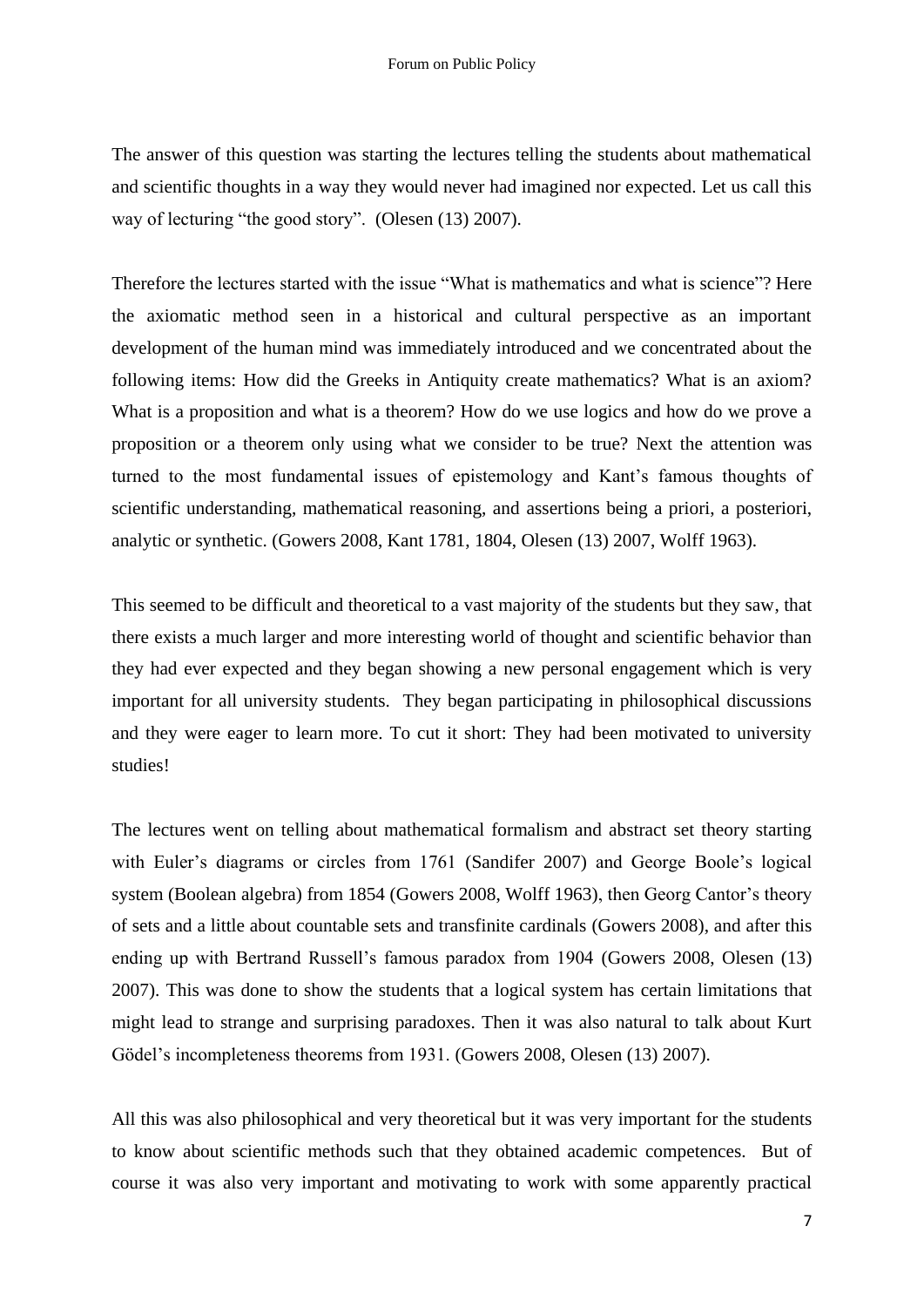problems in a larger scientific context. Talking about an old given mathematical problem that was solved many years ago and later generalized to a modern theory with important applications within other disciplines was the main idea for selecting relevant topics. Here the lectures first concentrated about describing the famous problem of passing each of the 7 bridges in the city of Königsberg only once in one continuous path. The problem was solved by Leonhard Euler in 1735 (such a path didn't exist!) and later on he developed his general method so much that it became possible to build up a useful theory for net work analysis and advanced graph theory which is so important for modern computer science and economic theory. (Hopkins 2004, 2007, Olesen  $(13)$  2007, Wolff 1963). This "good story" and many other "good stories" from the history and foundation of mathematics had a remarkable impact on the students' engagement and helped them looking at mathematics as an important part of human culture and science. In fact all these "good stories" became the core of what we might call "Mathematical Bildung", and "Mathematical Bildung" was now a pedagogical tool in the basic university teaching of the first year students at The Department of Economics.

After this philosophical and historical introduction to the lectures of mathematics it was extremely important to continue this process using "Mathematical Bildung" in the subsequent lectures where many different specific topics were taught. For example: Lecturing on "orthogonal matrices" which were introduced by the French mathematician Charles Hermite in 1854 we went further back to 1770 when Euler for the first time considered a system of linear equations in which an orthogonal matrix was used implicitly without knowing anything about matrices in general or orthogonal matrices in particular. (Sandifer 2007). This was done with purpose that the students should see how mathematics as a deductive science has developed and such that they got an idea of how scientific research often is based on solving a specific problem and then later on generalizing this to a proper theory.

For the students knowing almost nothing about mathematics and absolutely nothing about mathematics as a science when they were matriculated at the university "Mathematical Bildung" was new, surprising, and challenging. They also became more interested in doing mathematics on their own and they became more active and personally engaged. So now it was exciting to experience how their oral exam in mathematics would turn out.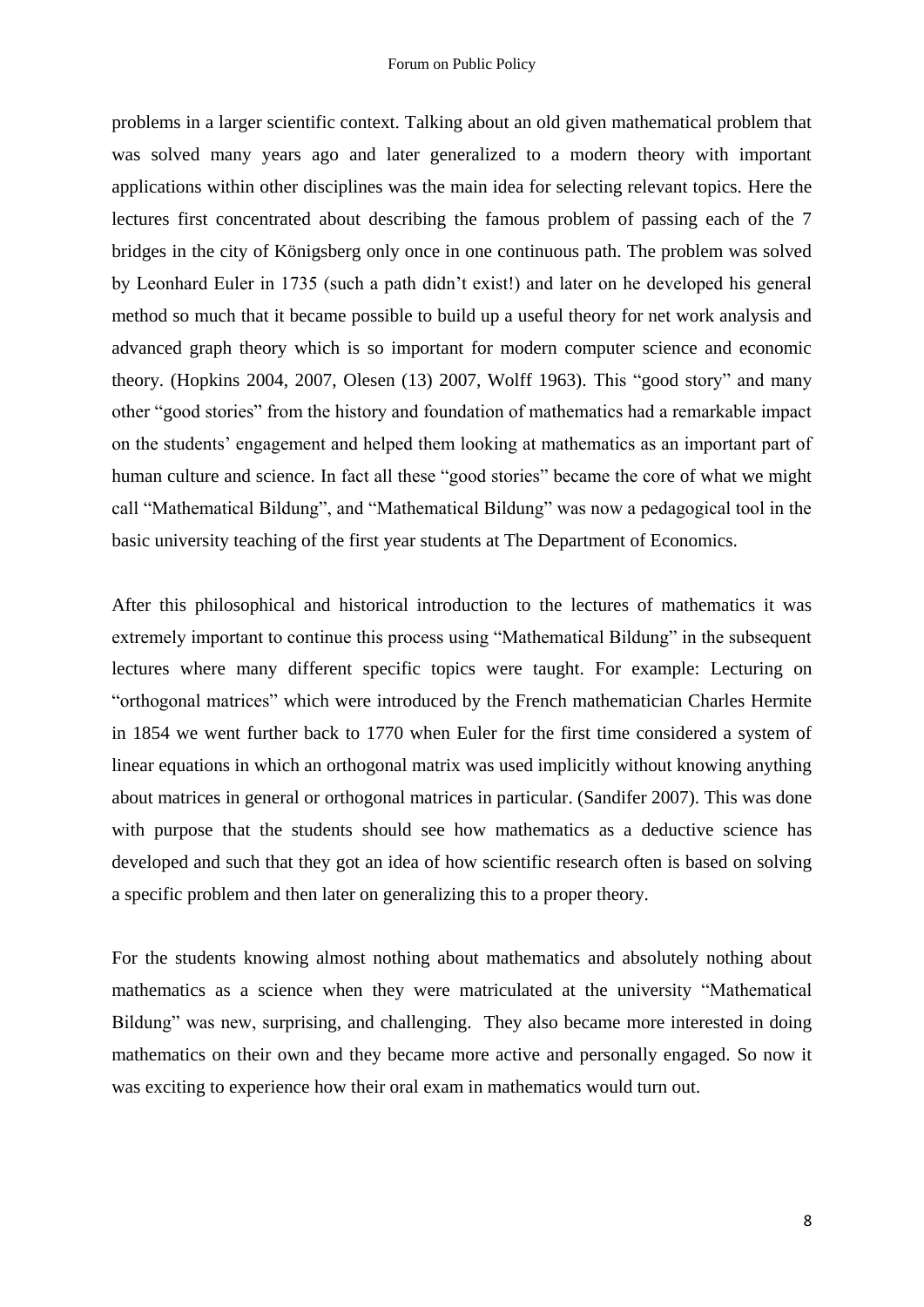## **EVALUATION CRETERIA**

From September 2007 all Danish university exams should be assessed using a scale consisting of 7 grades: 12, 10, 7, 4, 02 (which are passing grades), and 00, and -3 (which are failure grades). The top grades are 12 and 10, the middle grades are 7 and 4, and the grade 02 is given for just passing the exam. The failure grades are 00 and -3, where -3 is only given if almost nothing is correct. Compared to the international ECTS-scale we have that  $12 = A$ , 10  $=$  B,  $7 = C$ ,  $4 = D$ ,  $02 = E$ ,  $00 = Fx$ , and  $-3 = F$ .

Between the percentage of scores and the ECTS grades the following scale of equivalence is basically used for assessing written exams:

\_\_\_\_\_\_\_\_\_\_\_\_\_\_\_\_\_\_\_\_\_\_\_\_\_\_\_\_\_\_\_\_\_\_\_\_\_\_\_\_\_\_\_\_\_\_\_\_\_\_\_\_\_\_\_\_\_\_\_\_\_\_\_\_\_\_\_\_\_\_\_\_\_\_\_

\_\_\_\_\_\_\_\_\_\_\_\_\_\_\_\_\_\_\_\_\_\_\_\_\_\_\_\_\_\_\_\_\_\_\_\_\_\_\_\_\_\_\_\_\_\_\_\_\_\_\_\_\_\_\_\_\_\_\_\_\_\_\_\_\_\_\_\_\_\_\_\_\_\_\_

| Percentage $0-10$ $11-49$ $50-59$ $60-67$ $68-83$ $84-91$ $92-100$ |  |  |  |  |
|--------------------------------------------------------------------|--|--|--|--|
| Grade -3 00 02 4 7 10 12                                           |  |  |  |  |

### **The Oral Exam at The Department Of Economics**

The examination in the first year course "Mathematics A" at The Department of Economics is oral with both internal and external examiners. Each student is examined during approximately 25 minutes.

All students have preparation time of approximately 25 minutes after having drawn out one of the following 16 examination questions:

- 1. Differentiability for a function of one real variable and differentiation rules.
- 2. The Chain Rule, higher order derivatives, and implicit differentiation.
- 3. Inverse functions and exponential and logarithmic functions.
- 4. The Mean-Value theorem.
- 5. Taylor polynomials.
- 6. Anti-derivatives, the definite integral and the Fundamental Theorem of Calculus.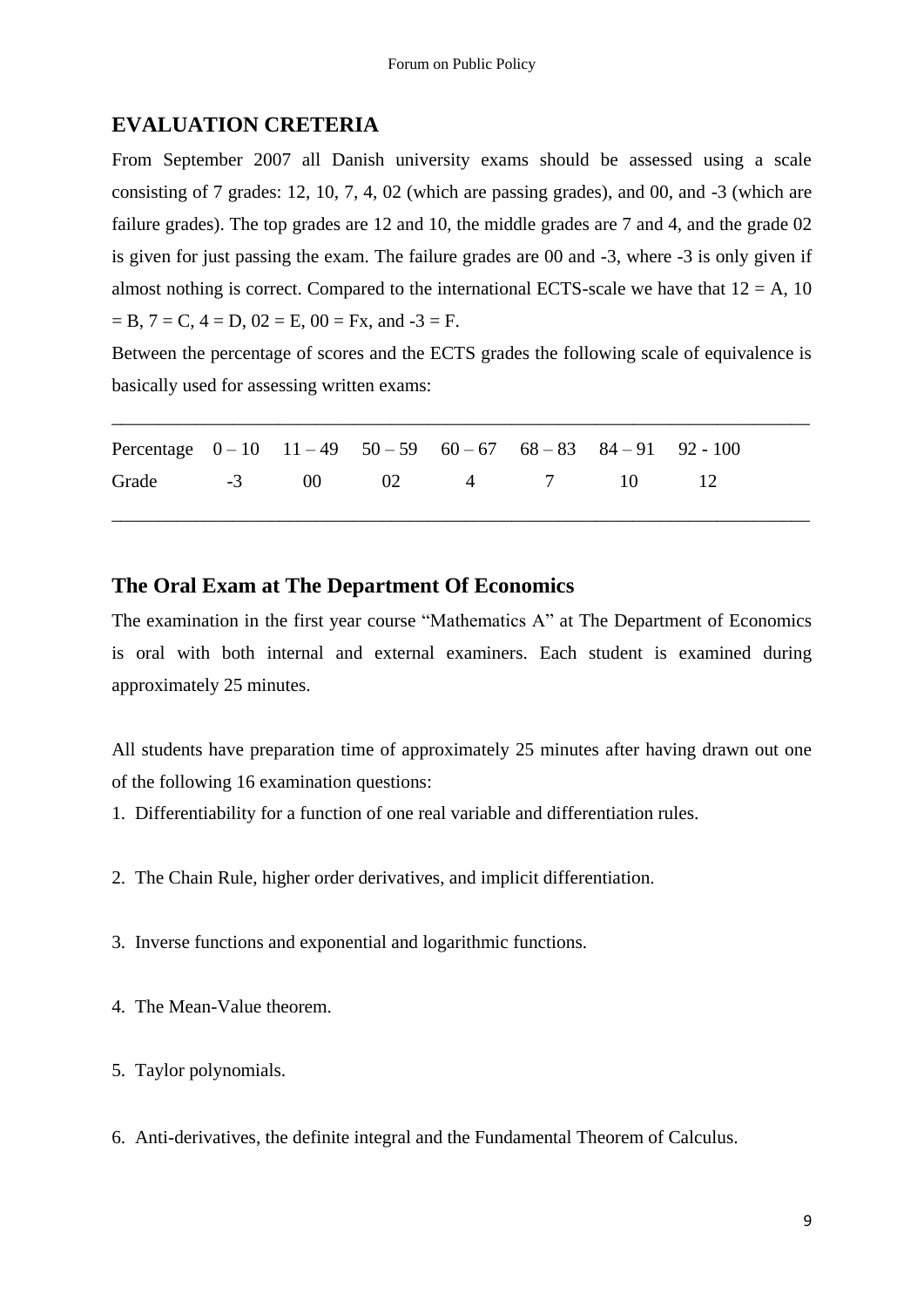7. The method of substitution and integration by parts.

8. Integrals of rational functions.

9. Sequences and infinite series.

10. Functions of several variables and partial derivatives.

11. Higher order derivatives of functions of several variables.

12. The General Chain Rule and homogeneous functions.

13. Extreme values for functions of several variables.

14. Improper integrals.

15. Probability.

16. First order differential equations.

During preparation the student can read in all relevant textbooks and use all the material from the teaching. But it is strictly prohibited to communicate with any other person or via the Internet or by using telephone.

The examination itself is a conversation between the student and the examiners and it is expected that the student introduces the topics from the drawn examination question. During the examination the student is allowed to use a short outline worked out during preparation.

After the examination and the discussion between the examiners the internal examiner will tell the student the grade that is obtained.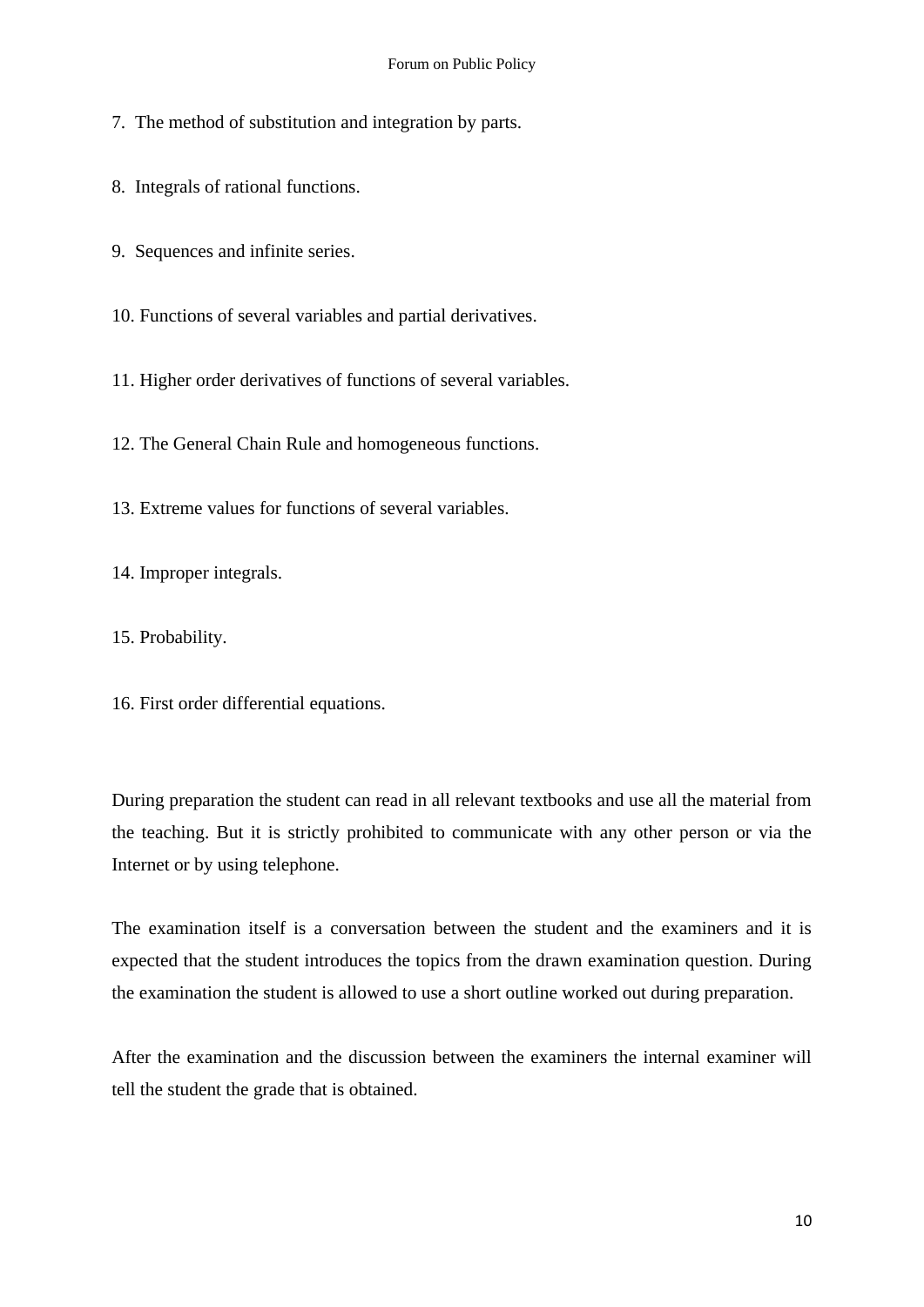| In January 2009, 145 students were examined in the first year course "Mathematics A" at The |
|---------------------------------------------------------------------------------------------|
| Department of Economics. The result was interesting and also very positive which is seen    |
| from the table below:                                                                       |

| Grade          | $-3$ | $00\,$ | 02 |    |    | 10 | 1 <sub>2</sub> |
|----------------|------|--------|----|----|----|----|----------------|
| <b>Numbers</b> | 4    | 10     | l0 | 19 | 29 | 24 | 49             |
|                |      |        |    |    |    |    |                |

The typical grade was 12, and only 9.7 per cent of the students failed. The average grade for all students was 7.7 and for the students passing the exam the average grade was 8.6. Such an excellent result had never been seen before. (Olesen (19) 2009).

#### **The Written Exam at The Faculty Of Pharmaceutical Sciences**

The written exam in mathematics has duration of 4 hours. The students are allowed to use their textbooks but not any electronic calculator or computer. The set of exam problems consisted of 4 problems—2 in linear algebra (vectors, matrices, systems of linear equations) and 2 in mathematical analysis (functions of one and several variables, partial derivatives, exact differential forms, integration, complex numbers).

On January 14 2009, 207 pharmacy students participated in the written first year exam of mathematics. The result (shown in the table below) was the worst ever seen at The Faculty of Pharmaceutical Sciences (Olesen (18) 2009):

| Grade          | $-3$     | 00 | 02 | Æ  | −  | $\sqrt{ }$<br>⊥∠ |
|----------------|----------|----|----|----|----|------------------|
| <b>Numbers</b> | $\sigma$ | 76 | 45 | 29 | 41 | ັ                |
|                |          |    |    |    |    |                  |

The typical grade was 00 which is a failure grade. The rate of failure was 39.6 per cent. The average grade for all students was only 2.8 and the average grade for the students passing the exam was 4.8. We notice that only 10 students got the top grades 10 and 12. Furthermore 45 students or 21.7 per cent just passed the exam with the grade 02. This was a very poor result, and therefore it was specifically interesting to investigate all the students' solutions to find out what exactly had gone wrong. This close investigation showed that the lack of elementary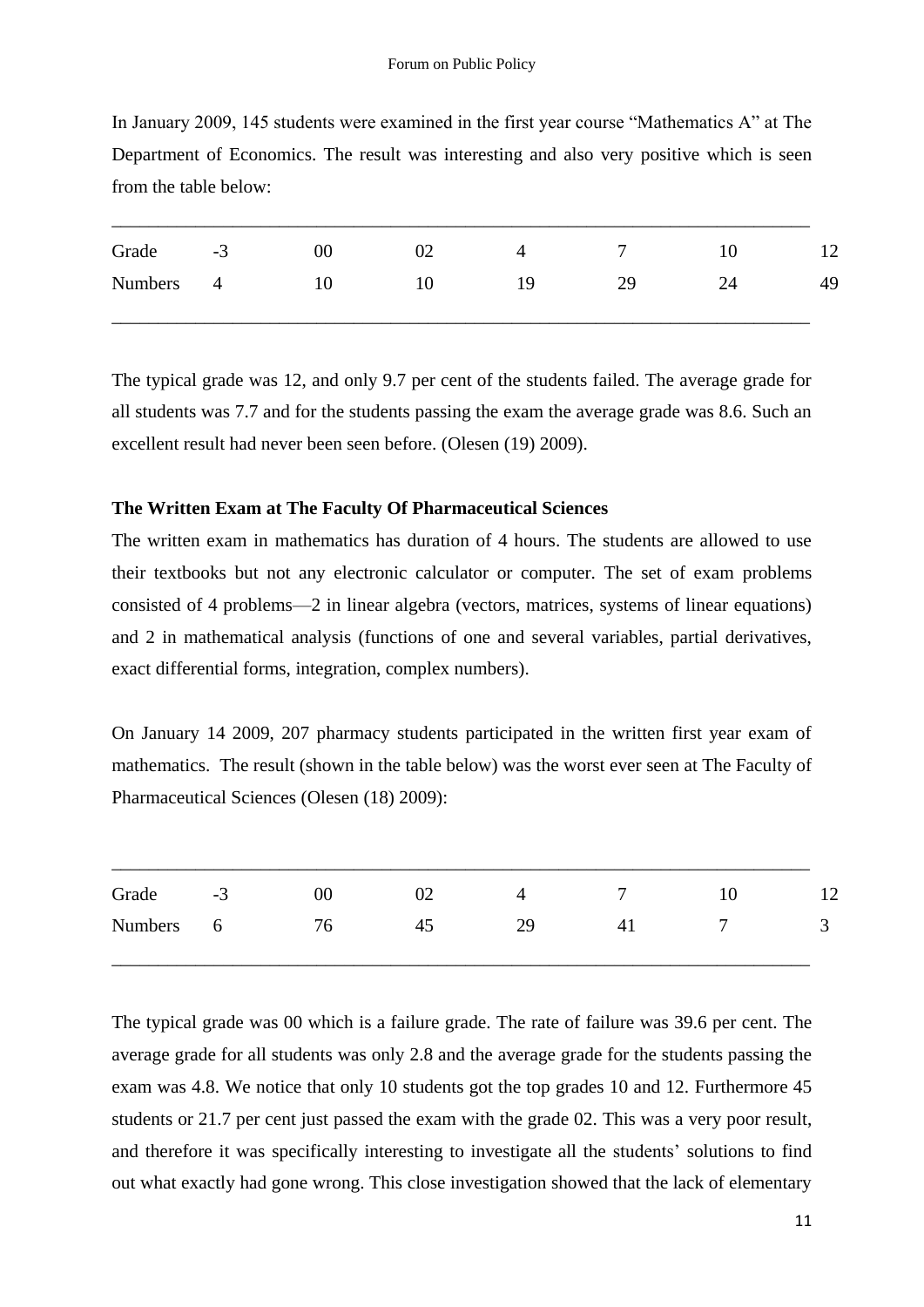mathematical knowledge and training in logical argumentation were the main causes for failure. It was also interesting to see that many students just passed because they were able to solve the two problems in linear algebra at an acceptable level. Linear algebra is not taught at all at Danish high schools and although linear algebra might be abstract the students were able to learn this new mathematical discipline much better than analysis building on elementary high school teaching. This showed that most of the students of pharmacy actually had mathematical capability but the bad teaching at high school had given them an almost invincible problem that caused them failing. (Olesen (18) 2009).

It was now quite obvious that if the rate of failure should be decreased substantially the students must have much more teaching of elementary mathematics and training in mathematical thinking during their first year course at The Faculty of Pharmaceutical Sciences. This will require more lectures and classes and the teaching must be developed to engage the students and make them more active and productive.

### **Conclusion**

We have noticed that the Danish high school teaching has become so weak and poor especially since 2005 that the students don't learn either mathematical thinking or enough of elementary mathematics. This implies that they will meet many unnecessary problems when they start a university study but we have also seen that these problems were redressed if the first year teaching is enlarged (with app. 50 per cent) and enhanced by introducing "Mathematical Bildung". If this is not done the rate of failure will increase to an unacceptable level such as we saw at The Faculty of Pharmaceutical Sciences. But if "Mathematical Bildung" becomes a main ingredient in the teaching of mathematics the students learn much more and they will be more motivated and engaged. Furthermore they will see mathematics as both an important scientific and a cultural discipline that plays a central role in many applications in human activity. And at last: The students will also obtain a stronger academic attitude and profile which is very important and desirable in modern mass universities.

#### **References**

1. Bohlin, Henrik: *Bildung and Moral Self-Cultivation in Higher Education: What Does It Means, and How can It be Achieved?* Forum on Public Policy 2008.

2. Damberg, Erik et al.: *Gymnasiepædagogik.* Hans Reitzels Forlag 2006.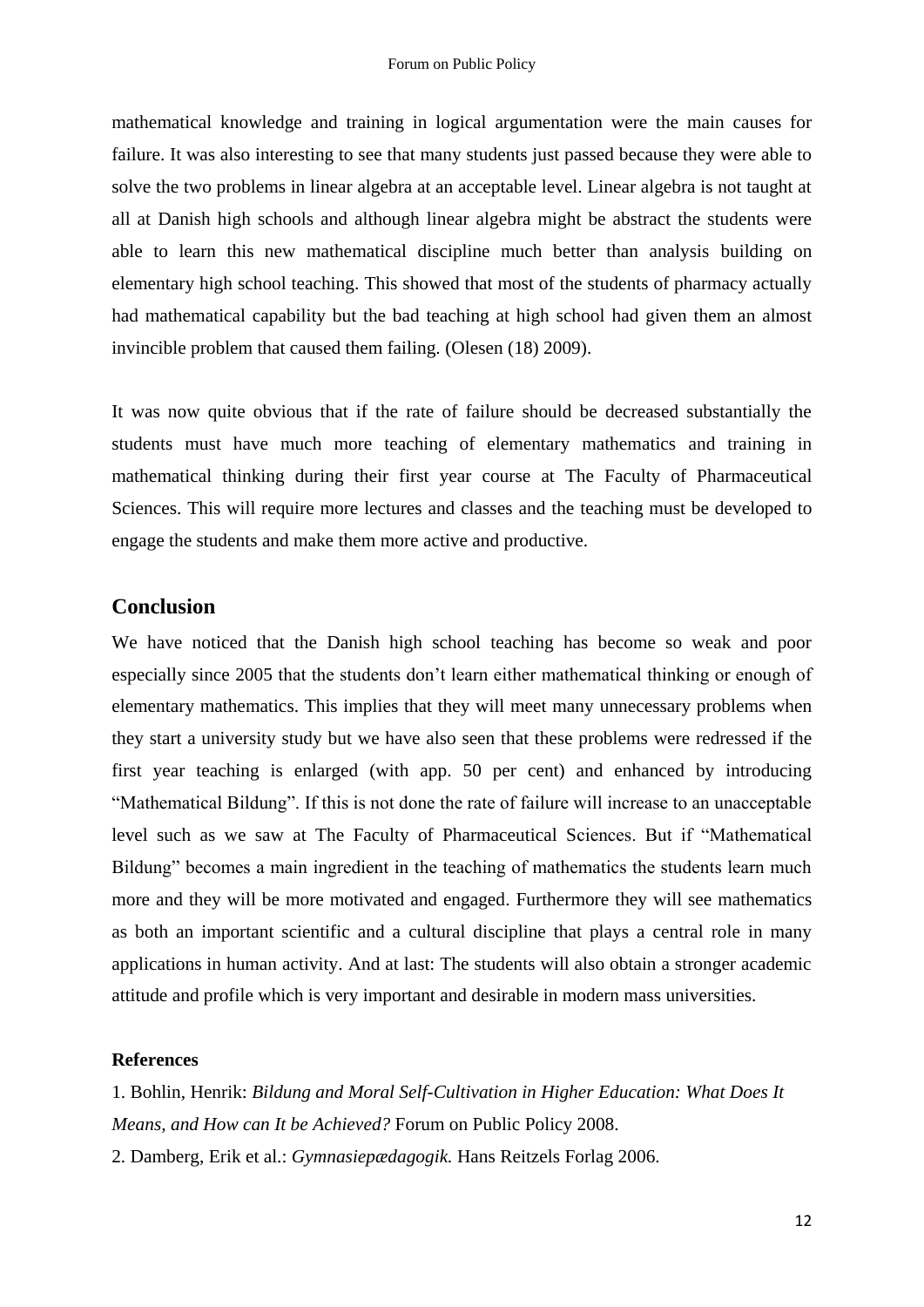3. Flexner, Abraham: *Universities: American, English, German.* 1930.

4. Gowers, Timothy: *The Princeton Companion to Mathematics.* Princeton University Press, 2008.

5. Hopkins, Brian and Robin J. Wilson: *The Truth about Königsberg.* College Math. Journal. Vol. 55, (2004).

6. Hopkins, Brian and Robin J. Wilson: *The Truth about Königsberg. The Genius of Euler.* The MAA Tercentenary Euler Celebration, 2007.

7. Humboldt, Wilhelm von: *Theorie der Bildung des Menschen.* 1792.

8. Huxley, Thomas: *Address on University Education.* 1876.

9. Jaspers, Karl: *Die Idee der Universität*. 1923, 1946.

10. Kant, Immanuel: *Kritik der reinen Vernunft*. 2nd Edition, 1787.

11. Kant, Immanuel: *Der Streit der Fakultäten.* Königsberg, 1798.

12. Kant, Immanuel: *Welches sind die wirklichen Forschritte, die die Metaphysik seit Leibnizens und Wolf's Zeiten in Deutschland gemacht hat?* F. T. Rink 1804.

13. Olesen, Mogens Noergaard: *Introduktion til sandsynlighedsregning og statistik.* Forlaget Nautilus 2007.

14. Olesen, Mogens Noergaard: *Undersøgelse af eksamensbesvarelserne fra juni 2007*. Københavns Universitets Økonomiske Institut 2007.

15. Olesen, Mogens Noergaard: *Undersøgelse af eksamensbesvarelserne fra juni 2008*. Københavns Universitets Økonomiske Institut 2008.

16. Olesen, Mogens Noergaard: *Undersøgelse af de økonomistuderendes og de farmaceutstuderendes matematisk forudsætninger.* Københavns Universitets Økonomiske Institut og Det Farmaceutiske Fakultet 2008.

17. Olesen, Mogens Noergaard: *New Problems and Solutions in Basic University Teaching.* Forum on Public Policy 2008.

18. Olesen, Mogens Noergaard: *Refleksioner vedrørende eksamensforløbet i januar 2009 i faget matematik. Fagkode A-24-1.* Det Farmaceutiske Fakultet, Københavns Universitet 2009.

19. Olesen, Mogens Noergaard: *Rapport vedrørende undervisningen i Matematik A og B samt Matematisk Analyse.* Københavns Universitets Økonomiske Institut 2009.

20. Oersted, Hans Christian: *Aanden i Naturen.* København 1850.

21. Petersen, Niels: *Københavns Universitet 1848 – 1902.* Københavns Universitet 1479 – 1979 II. G. E. C. Gads Forlag 1993.